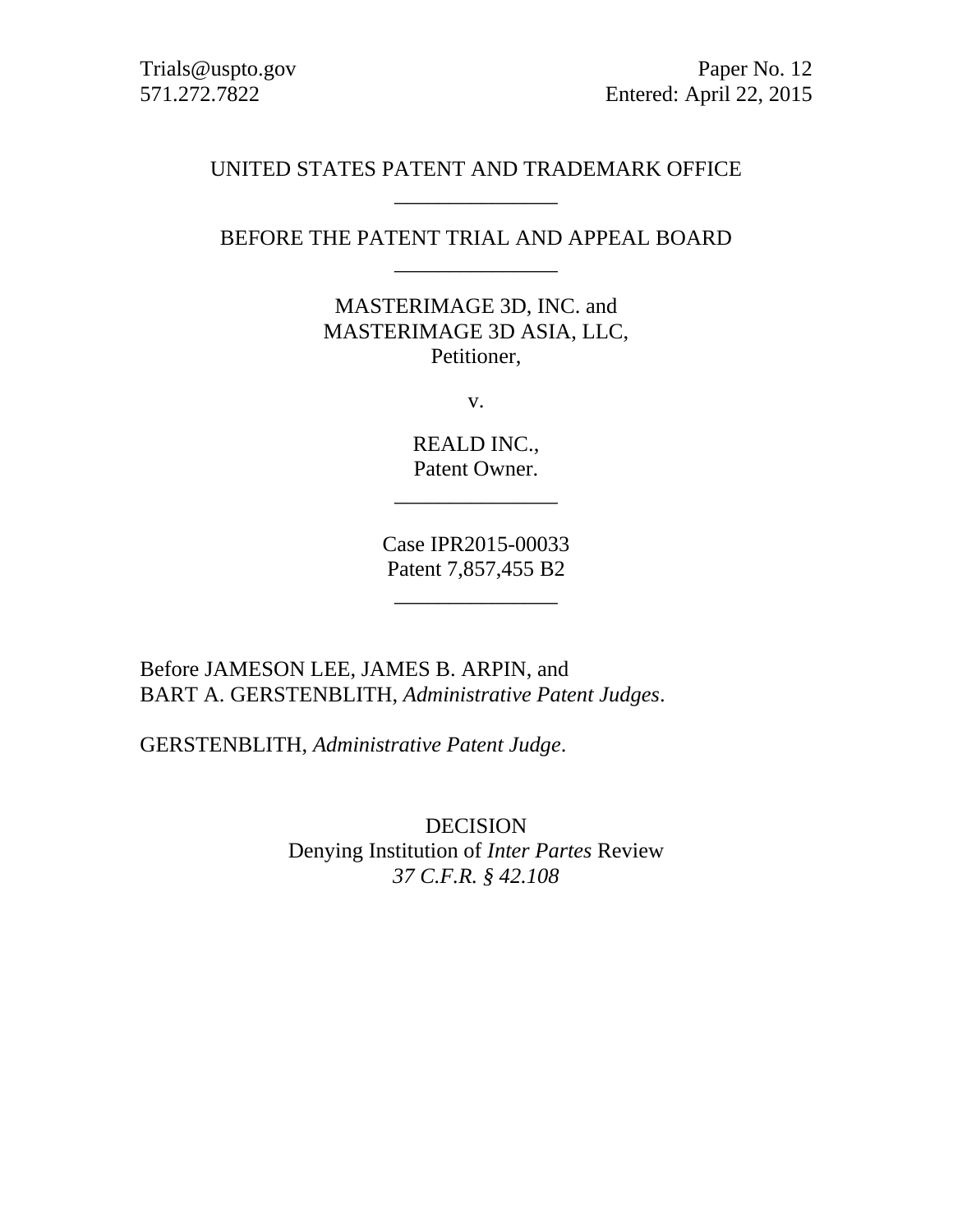### I. INTRODUCTION

*A. Background*

MasterImage 3D, Inc. and MasterImage 3D Asia, LLC (collectively, "Petitioner") filed a Petition (Paper 2, "Pet.") requesting institution of *inter partes* review of claims 1–23 of U.S. Patent No. 7,857,455 B2 (Ex. 1001, "the '455 patent"). RealD Inc. ("Patent Owner") filed a Preliminary Response (Paper 8, "Prelim. Resp."). We have jurisdiction under 35 U.S.C. § 314.

Under 35 U.S.C. § 314(a), an *inter partes* review may be instituted only if "the information presented in [the Petition] shows that there is a reasonable likelihood that the petitioner would prevail with respect to at least 1 of the claims challenged in the petition." *See* 37 C.F.R. § 42.108(c).

For the reasons given below, on this record, we are persuaded that Petitioner has not established a reasonable likelihood of prevailing with respect to at least one challenged claim of the '455 patent. Accordingly, we *deny* the Petition and decline to institute an *inter partes* review of the '455 patent.

### *B. Related Proceedings*

The parties represent that the '455 patent is asserted in *RealD Inc. v. MasterImage 3D, Inc. and MasterImage 3D Asia, LLC*, No. 2:14-CV-02304 (C.D. Cal.). Pet. 1; Paper 5, 1. Petitioner filed an additional petition for *inter partes* review of the '455 patent in IPR2015-00035. Pet. 1; Paper 5, 1. Patent Owner also identifies *In the matter of Certain Three-Dimensional Cinema Systems and Components Thereof*, Inv. No. 337-TA-939 (USITC). Paper 7, 1. Additionally, Petitioner filed a petition for *inter partes* review, IPR2015-00036, of U.S. Patent No. 7,959,296 B2, which issued from a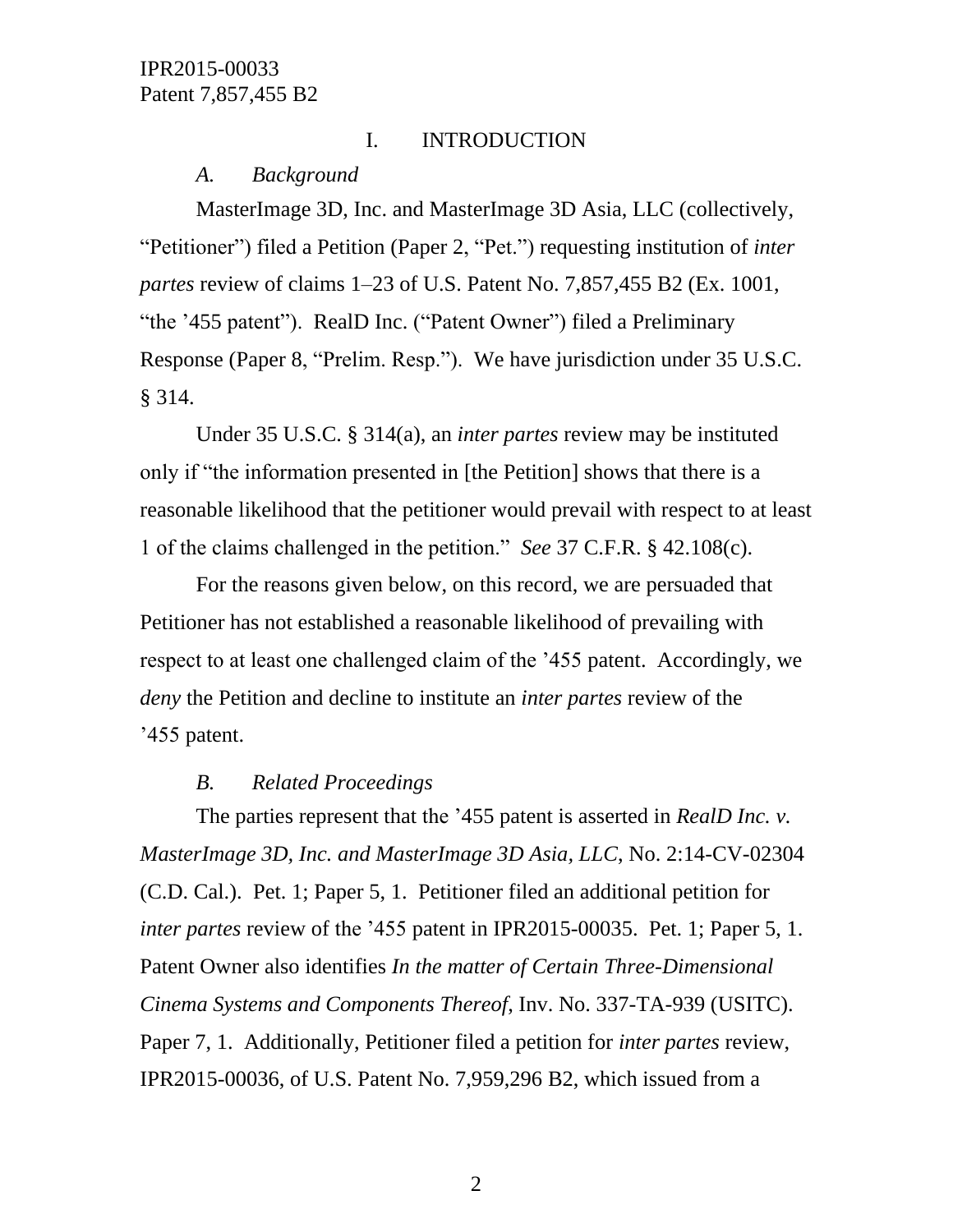continuation application based on the application that issued as the '455 patent. Pet. 1; Paper 5, 2.

*C. The Prior Art* Petitioner relies on the following:

U.S. Patent No. 7,559,653 B2, issued July 14, 2009 (Ex. 1004,

"Silverstein"); and

l

Alleged Admitted Prior Art ("APA").

*D. The Asserted Grounds of Unpatentability*

Petitioner challenges the patentability of claims 1–23 of the

'455 patent on the following grounds: $<sup>1</sup>$ </sup>

| Reference(s)        | <b>Basis</b>       | Claims challenged                        |
|---------------------|--------------------|------------------------------------------|
| Silverstein         |                    | $\frac{1}{2}$ \$ 103(a)   1–13 and 15–22 |
| Silverstein and APA | $\S$ 103(a)   1-23 |                                          |

# *E. The '455 Patent*

The '455 patent is directed to apparatus and methods for increasing "overall brightness in a projected stereoscopic image using polarization for image selection," by creating "a dual path arrangement that can greatly increase the brightness of the image perceived by the viewer—in essence almost doubling the amount of light energy projected on the screen." Ex. 1001, 3:19–24. Figure 3 of the '455 patent is reproduced below:

<sup>&</sup>lt;sup>1</sup> Petitioner supports its challenge with a declaration executed by Matthew S. Brennesholtz on September 24, 2014 (Ex. 1003, "Brennesholtz Declaration").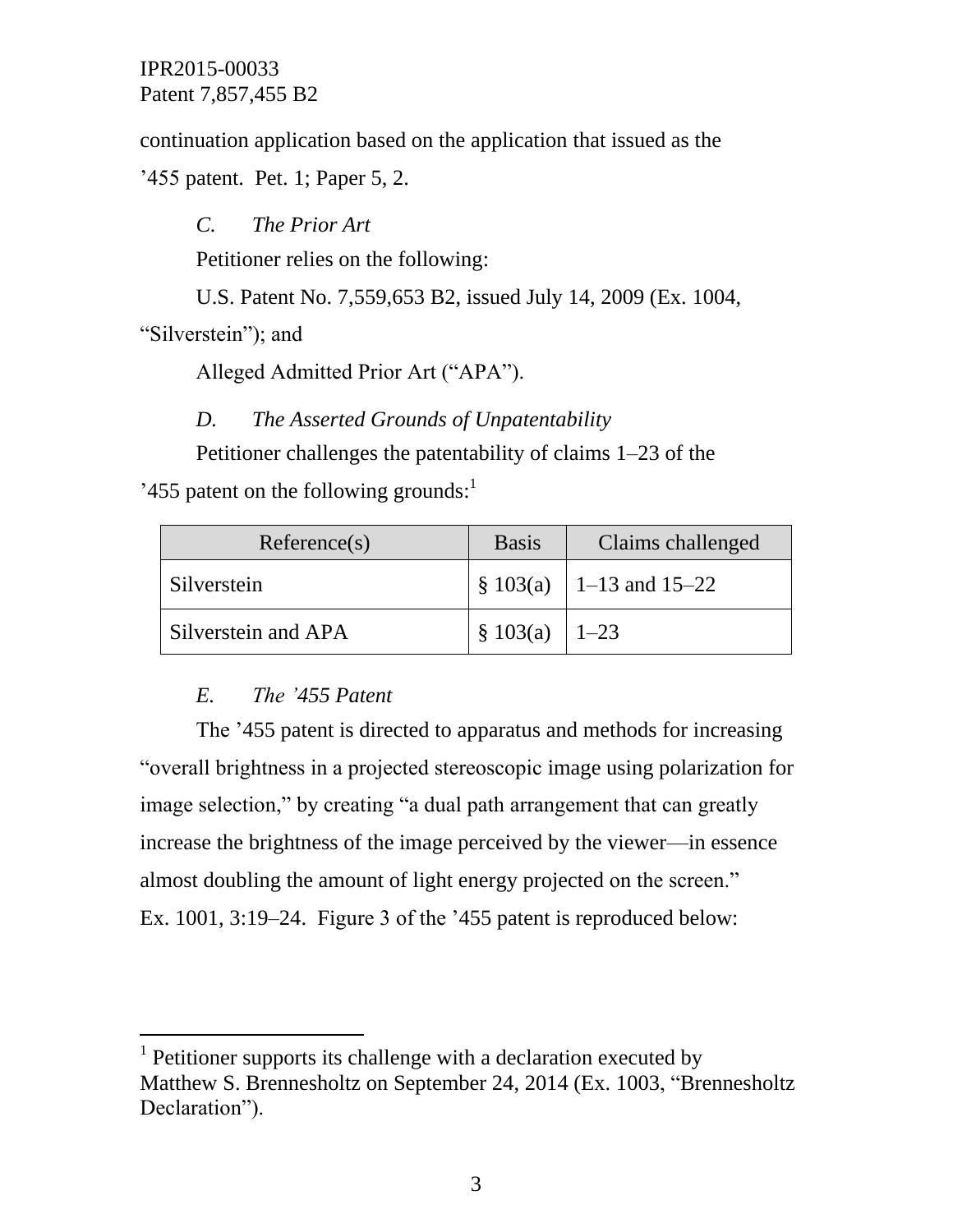



Figure 3 "illustrates the . . . dual path projection system of the present design[.]" *Id.* at 2:51–52. The left side of Figure 3 depicts imaging surface 301, inside a projector, and projection lens 302. *Id.* at 5:6–8. Light from a source within the projector (not shown) is modulated by the imaging surface and sent to the projection lens. *Id.* at 5:8–10. Polarization beam splitter 303 "separates the light beam or light energy into two paths, a primary path P and a secondary path S, or more specifically into orthogonal polarization states[.]" *Id.* at 5:16–19. Light of P polarization passes to polarization modulator 304 (e.g., a ZScreen) and then to projection screen 309. *Id.* at 5:12–16. Light of S polarization is directed to half wave retarder 306 where the polarization is rotated 90 degrees. *Id.* at 5:27–28. The rotated S polarization light then passes to polarization modulator 307 and to mirror 308, where the rotated S polarization light 311 is reflected to projection surface 309. *Id.* at 6:8–11, 14–45.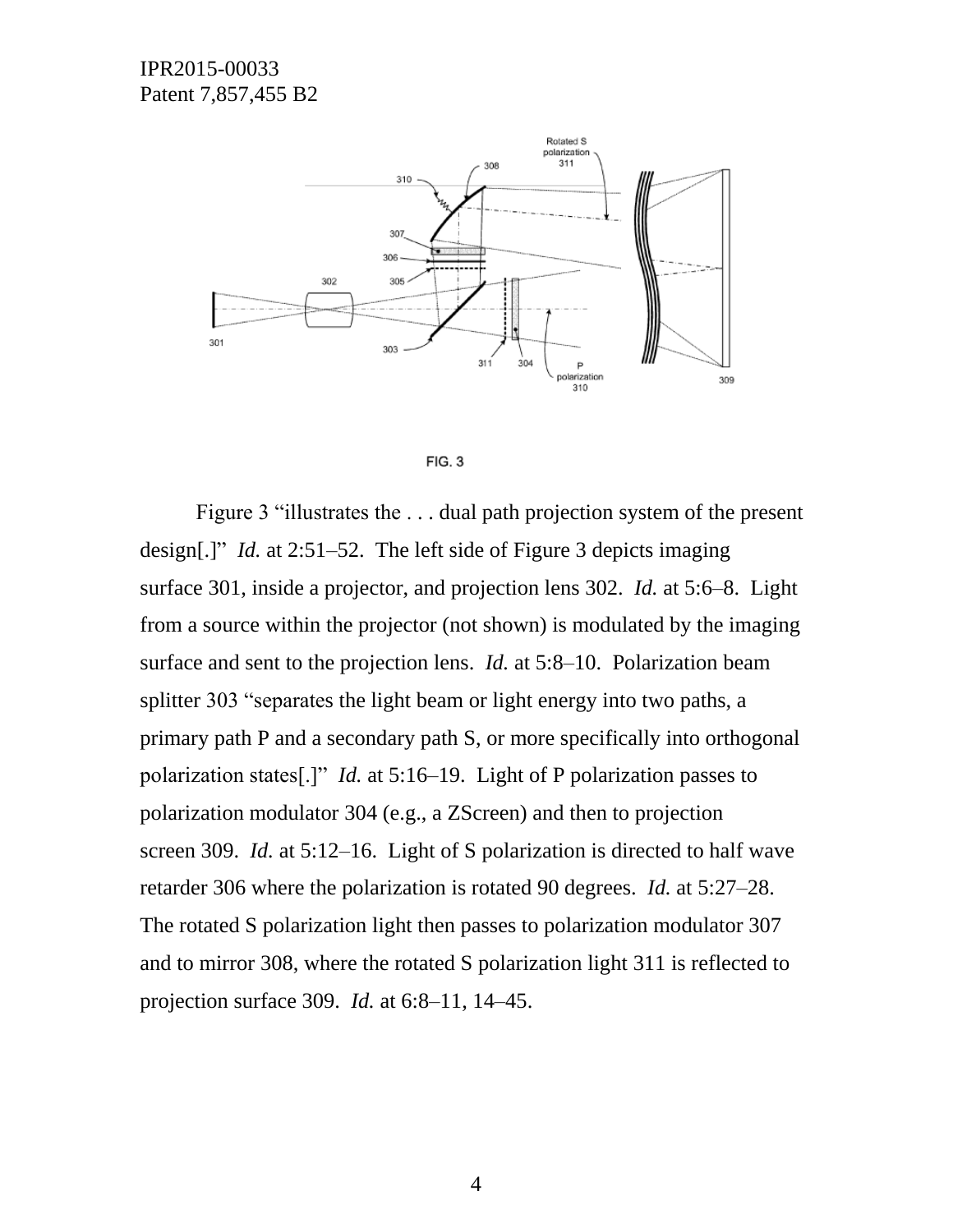

Figure 6A of the '455 patent is shown below:

Figure 6A of the '455 patent shows "an alternative embodiment including elements to equalize the primary and secondary path lengths of light energy in an embodiment designed to achieve the same ends as those delineated in [Figure] 3[.]" *Id.* at 3:4–7. In particular, Figure 6A includes pair of prisms 605 and 620 (or front surface mirrors), which are "used to increase the path length of the transmitted beam [(i.e., the P beam)] in order to match the path length of the reflected beam" (i.e., the S beam). *Id.* at 9:49–52, 65– 67. The beams are modulated using polarization modulators 606 and 607, and the light is projected to projection screen 608. *Id.* at 10:5–8.

#### *F. Illustrative Claims*

Claims 1, 16, 17, and 22 are the only independent claims challenged in this proceeding. Claims 2–15 depend directly or indirectly from claim 1; claims 18–21 depend from claim 17; and claim 23 depends from claim 22.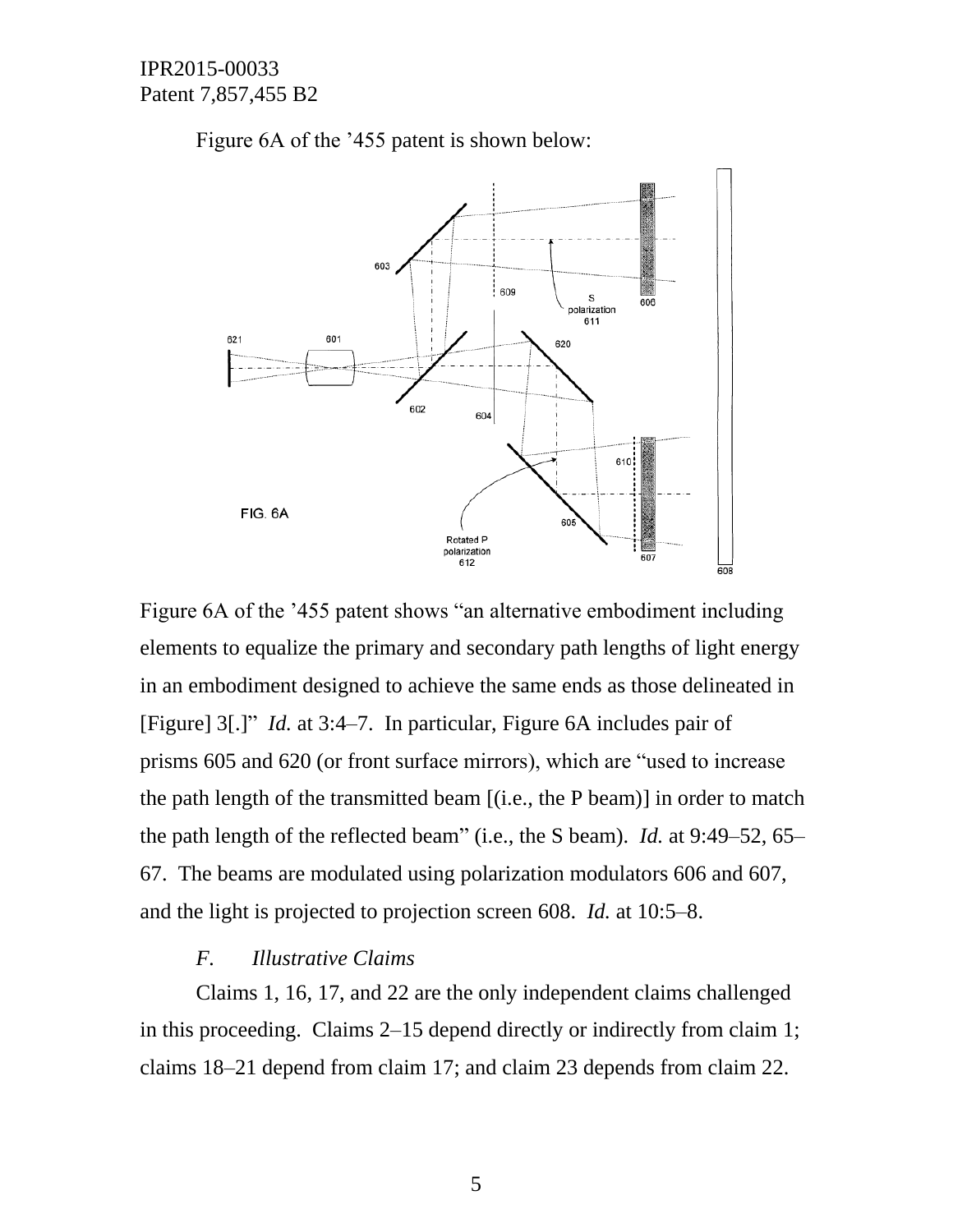Independent claims 1 and 16 are illustrative of the claimed subject matter

and are reproduced below:

1. An apparatus for projecting stereoscopic images, comprising:

a polarizing splitting element configured to receive image light energy and split the image light energy received into a primary path of light energy transmitted along a primary path and a secondary path of light energy trans mitted along a secondary path;

a reflector configured to receive path light energy from one of primary path energy and secondary path light energy and to direct said path light energy toward a surface; and

a first polarization modulator positioned in the primary path and configured to receive the primary path of light energy, uniformly modulate the primary path of light energy into primary path modulated light energy, and transmit primary path modulated light energy toward the surface.

Ex. 1001, 12:20–35.

16. A method of projecting stereoscopic images, comprising: receiving image light energy;

splitting the image light energy received into a primary path of light energy transmitted along a primary path and a secondary path of light energy transmitted along a secondary path;

receiving secondary path light energy and directing reflected secondary path light energy toward a surface; and

uniformly modulating the polarization of the primary path of light energy into primary path modulated light energy, and transmitting primary path modulated light energy toward the surface.

*Id.* at 13:15–29.

# II. CLAIM CONSTRUCTION

Although Petitioner presents constructions for several claim terms, no

terms require express construction for purposes of this Decision.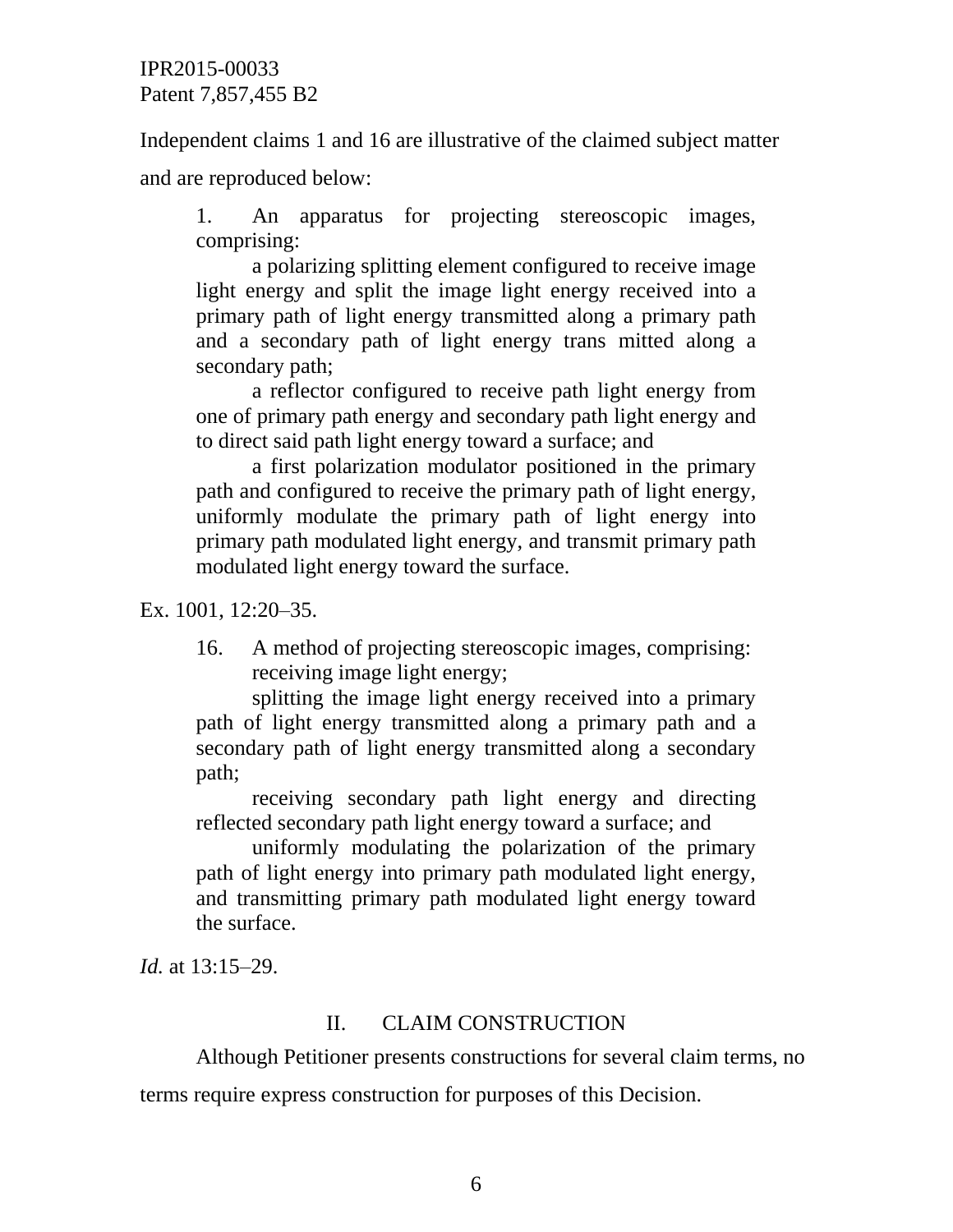### III. ANALYSIS

*A. Obviousness of Claims 1–13 and 15–22 over Silverstein*

Petitioner asserts that Silverstein would have rendered the subject matter of claims 1–13 and 15–22 of the '455 patent obvious to one of ordinary skill in the art at the time of the invention. Pet. 14.

### *1. Silverstein*

Silverstein is directed to a stereoscopic imaging apparatus. Ex. 1004, Abst. Figure 2 of Silverstein is reproduced below:





Figure 2 is a block diagram of stereoscopic imaging apparatus 200 according to a disclosed embodiment in Silverstein. *Id.* at 6:44–45. Illumination source 210 splits light, by polarization, into a left channel and a right channel. *Id.* at 7:26–29. The left channel leads to modulation apparatus 220l; the right channel leads to modulation apparatus 220r; and the two together form intermediate image 64, which is projected onto display surface 40 by projection lens 62. *Id.* at 7:29–34. Silverstein indicates that Figure 2 provides the basic model for all embodiments. *Id.* at 7:39–40.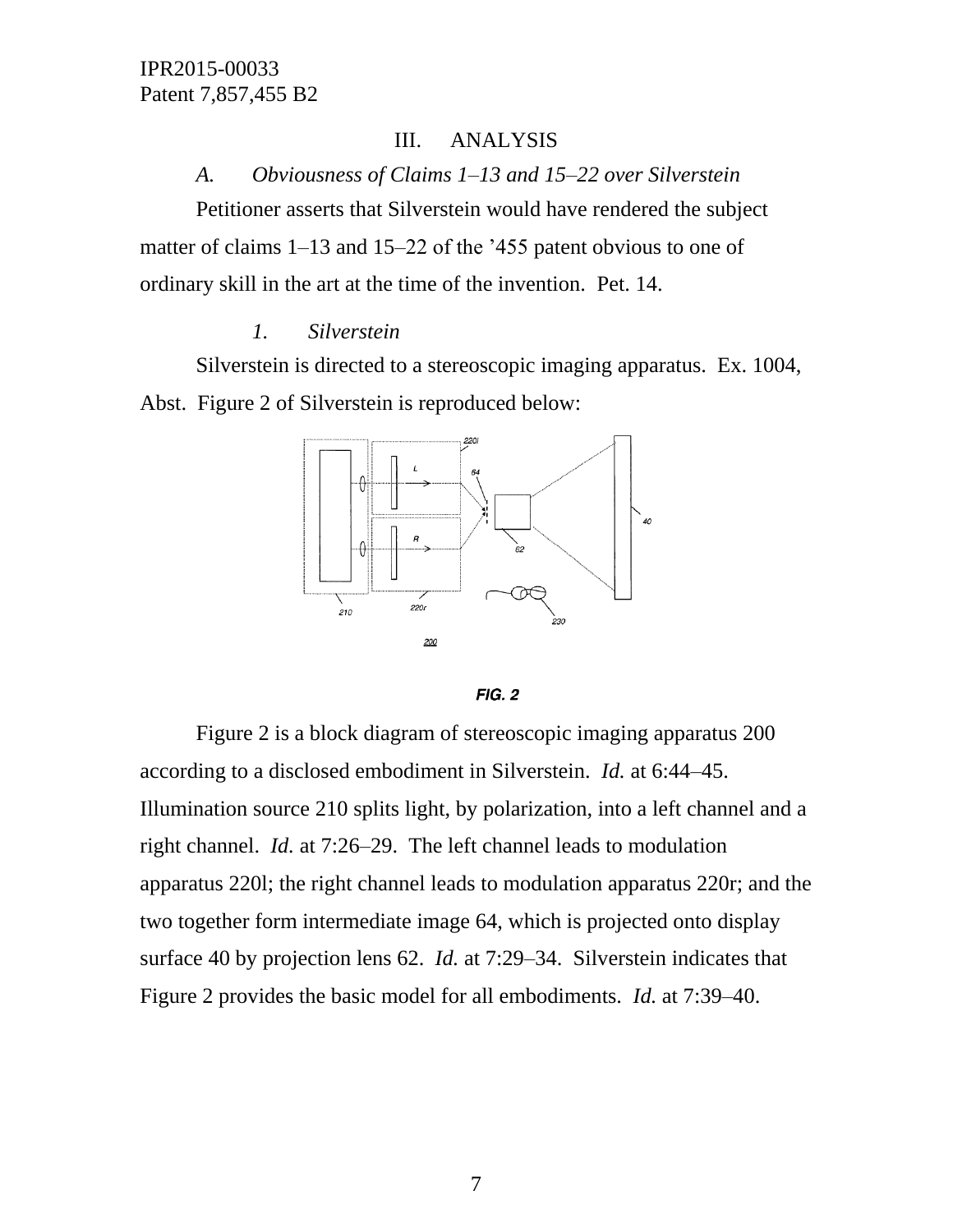Figure 3 of Silverstein is reproduced below:



 $FIG. 3$ 

Figure 3 of Silverstein is a block diagram of a polarized light providing apparatus. Ex. 1004, 6:46–47. Figure 3 shows polarized light providing apparatus 110 that could be used as illumination source 210, such as that in Figure 2, to provide left and right channels outputting light having different polarization states. *Id.* at 7:51–56. Specifically, Silverstein states:

Light from a light source 20 is uniformized by a uniformizing element 22 that spatially distributes or homogenizes the light to provide a more uniform illumination field. The uniformized light is directed to a shutter 116 and a polarizer 96 that transmits light having one polarization, such as p-polarization in one embodiment, to one modulation channel, labeled R for the right channel in FIGS. 2 and 3, as a substantially polarized illumination beam 66. Polarizer 96 reflects light having the orthogonal polarization (s-polarization in this example) for the other modulation channel. A mirror 98, or reflective polarization sensitive coating, then directs the light having orthogonal polarization to the other modulation channel, labeled L in FIGS. 2 and 3. Lens 34 directs the polarized light into the appropriate modulation channel.

*Id.* at 7:56–8:3.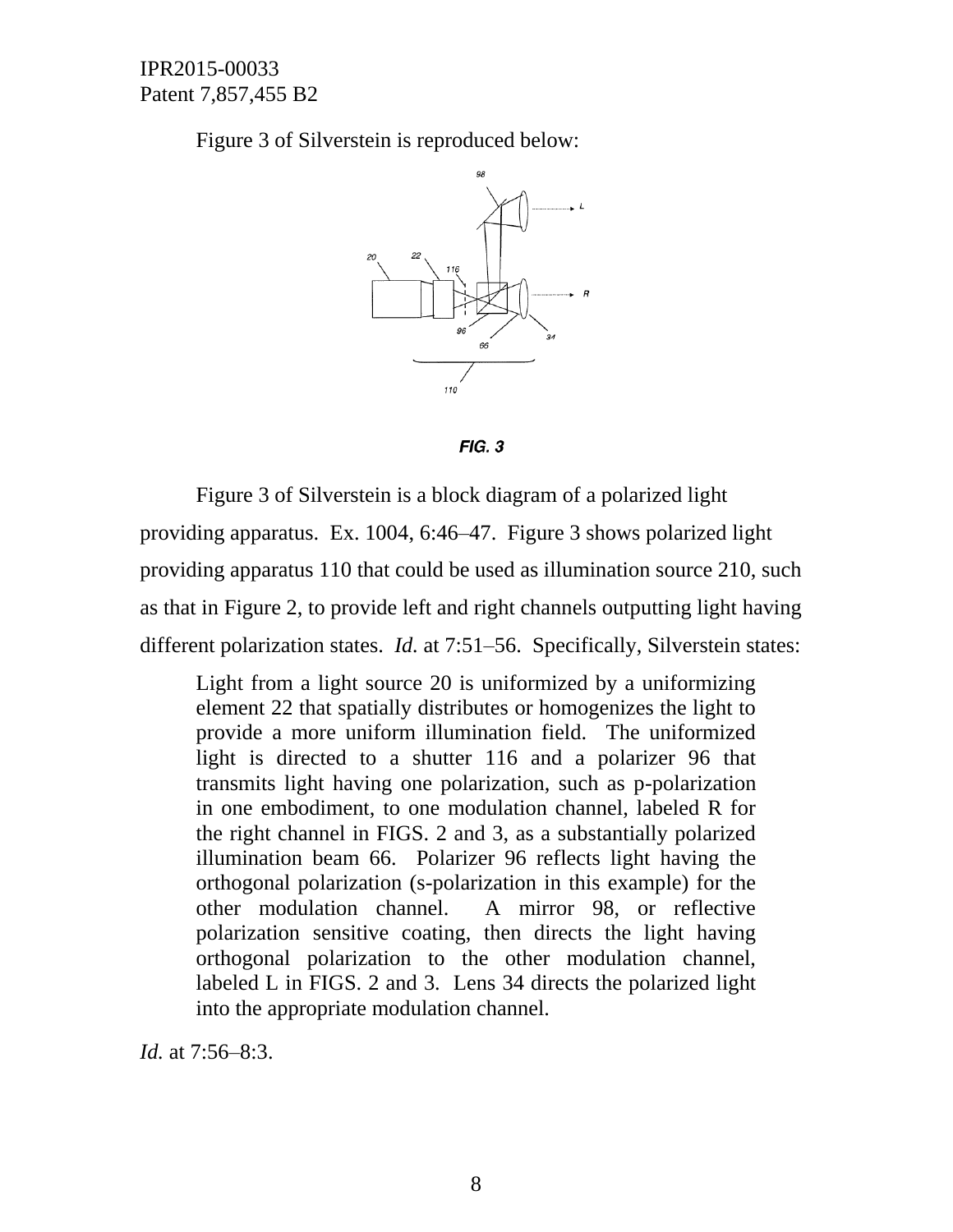l

Figure 16 of Silverstein is reproduced below:



Figure 16 of Silverstein illustrates an alternative embodiment making use of switchable polarization rotating element 70. Ex. 1004, 7:12–14. The figure shows the embodiment extending from light source 110 to intermediate image 64. It is understood that the remainder of stereoscopic imaging system 200 is as shown in Figure 2. Half-wave plate 72 is used to change the polarization state of a portion of the light from light providing apparatus 110. *Id.* at 16:23–25. "[A] switchable polarization rotating element 70 is employed to switch polarization states rapidly, alternating between left- and right-eye polarization states at sufficient speed in cooperation with images formed on modular panel 60 that, in turn, cooperates with color scrolling element 140." *Id.* at 16:17–22.

Petitioner prepared a composite illustration, which Petitioner refers to as "FIGs. 3/16/2," that shows a combination of Figures 2, 3, and 16 extending from light source 20 at one end to projection screen 40 on the other end. Pet. 23. Petitioner's "FIGs. 3/16/2" is shown below:<sup>2</sup>

 $2^2$  Petitioner's composite illustration is a fair representation of the complete embodiment of Figure 16, given that Figure 16 covers only the components from a light source to an intermediate image, and that Figure 3 illustrates an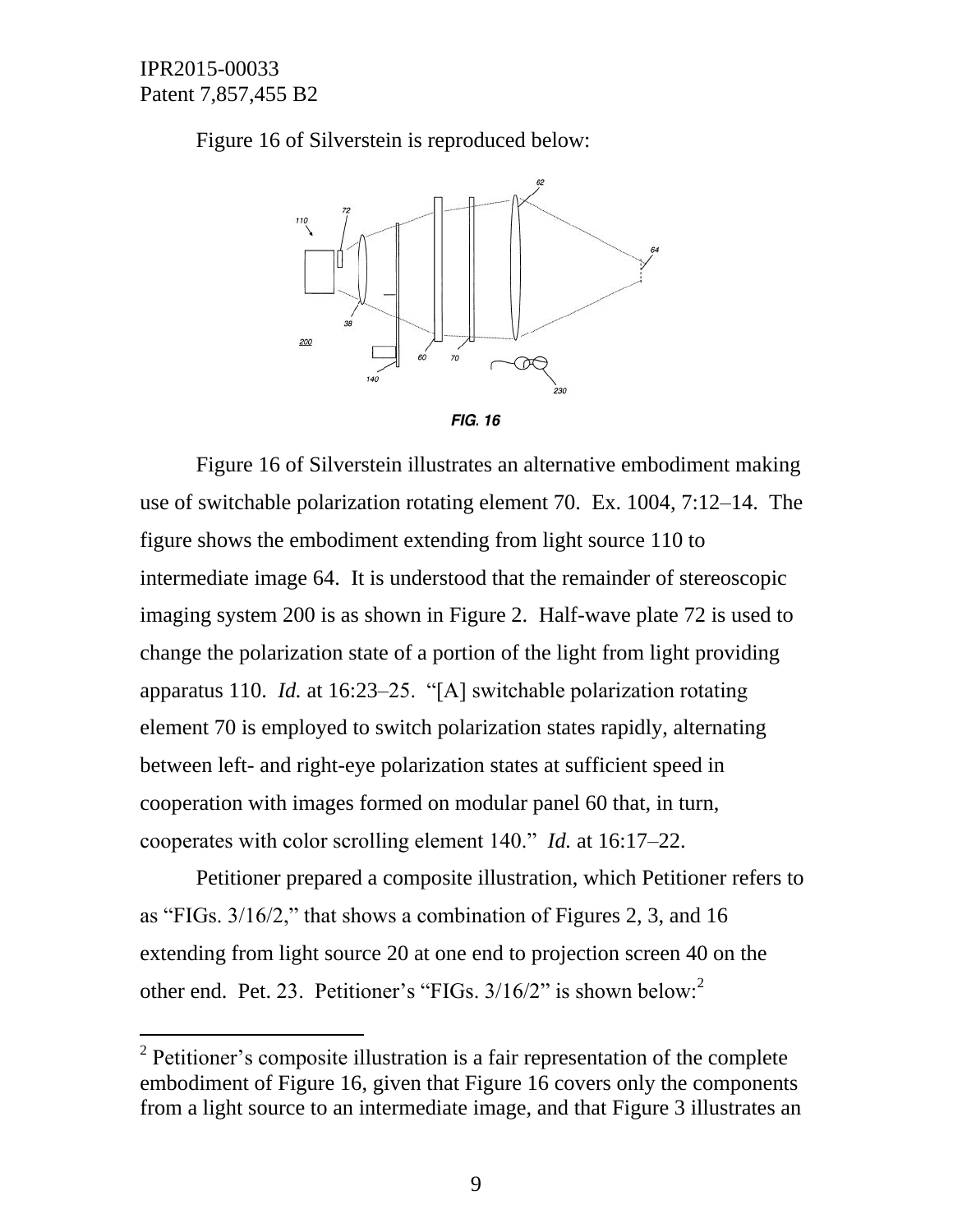

The above-reproduced illustration shows the full embodiment of Silverstein's Figure 16, extending from light source 110 to display surface 40. Polarizer 96 splits light from illumination source 20 into an "L" channel and an "R" channel, and, in one embodiment, s-polarized light is confined to the "L" channel, and p-polarized light is confined to the "R" channel. Ex. 1004, 7:59–8:3.

FIG. 16

 $FIG. 2$ 

#### *2. Discussion*

 $FIG.3$ 

 $\overline{a}$ 

Claims 1–13, 15, and 22 recite, *inter alia*, "a polarizing splitting element configured to receive image light energy and split the image light energy[.]" Ex. 1001, 12:22–23, 14:17–18. Claim 16 recites, *inter alia*, "receiving image light energy" and "splitting the image light energy received[.]" *Id.* at 13:17–18. Claims 17–21 recite, *inter alia*, "a splitter configured to split the image received[.]" *Id.* at 13:32.

apparatus that can be used as light source 210 in Figure 2. Ex. 1004, 7:51– 56.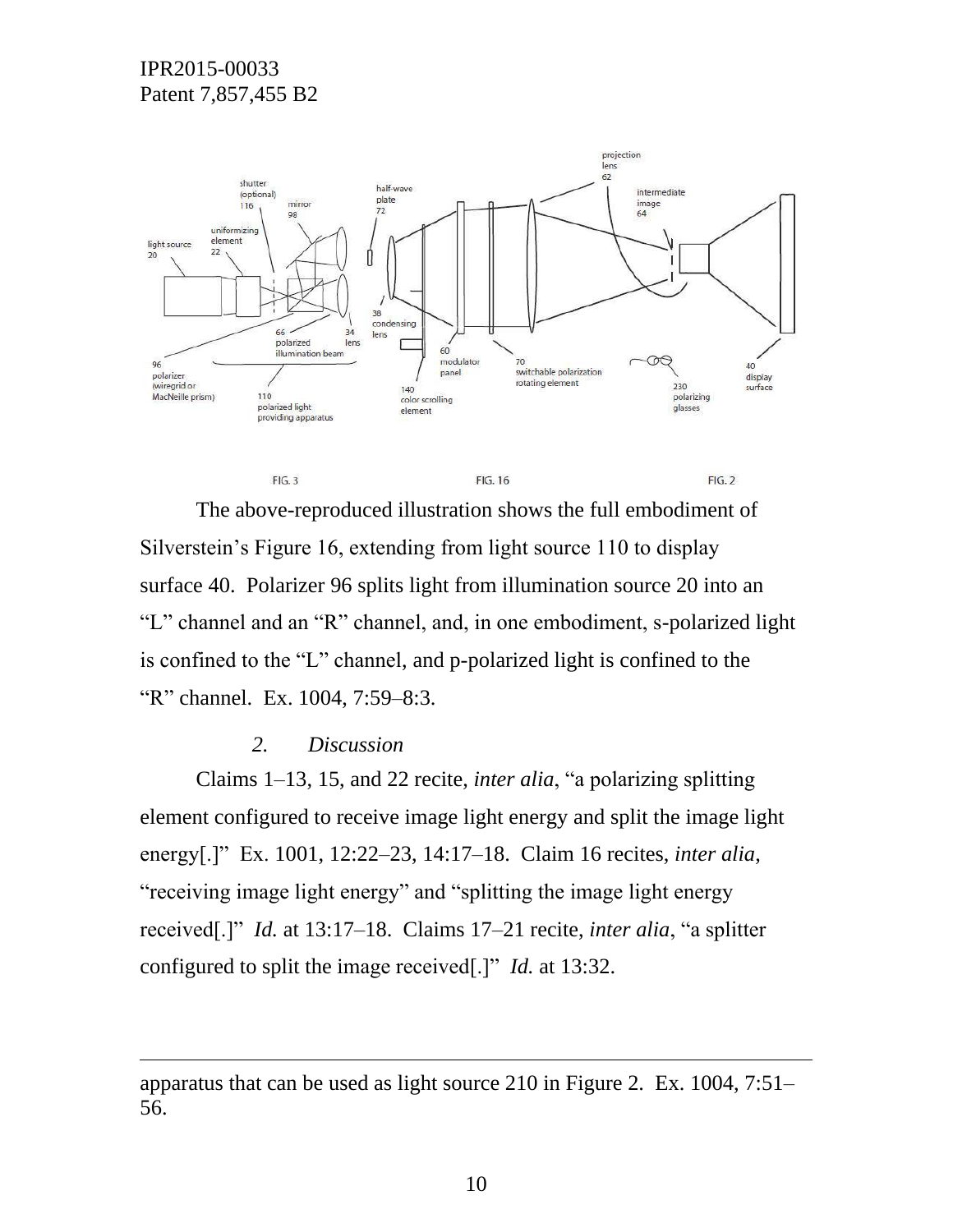Petitioner contends that Silverstein discloses the subject matter of the claims, except that Silverstein "split[s] randomly polarized *white* light into sand p- polarized light for downstream use in image formation, whereas the '455 patent uses a polarizing splitter to split randomly polarized *image* light into s- and p- polarized light." Pet. 23–24. Petitioner asserts, however, that it would have been obvious to one of ordinary skill in the art to move the image formation "up-front," so that image light is projected to Silverstein's polarizer. *Id.* at 26.

Petitioner asserts that one of ordinary skill in the art would have recognized that Silverstein discloses, via Petitioner's composite figure "FIGs. 3/16/2," "two subsystems which are conceptually separable." Pet. 24. The first subsystem, directed to image modulation, includes color scrolling element 140 and modulator panel 60. *Id.* The second subsystem, directed to providing stereographic viewing of the modulated image, includes switchable polarization rotating element 70. *Id.* at 24–25. According to Petitioner, light source 20, polarizer 96, mirror 98, and halfwave plate 72 are "common to both the image modulation and the stereographic viewing subsystems." *Id.* at 24. Additionally, Petitioner asserts that "Silverstein teaches that 'this same type of polarization switching could provide alternating left- and right-eye images for stereographic viewing when used with other light modulation arrangements.'" *Id.* at 25 (quoting Ex. 1004, 16:31–34).

Thus, Petitioner contends:

Based on this disclosure and recognizing the separability of the FIGs. 3/16/2 image modulation and stereographic viewing subsystems, one of ordinary skill in the art in projection devices would have found it obvious to employ the stereographic viewing subsystems with a type of light modulation system in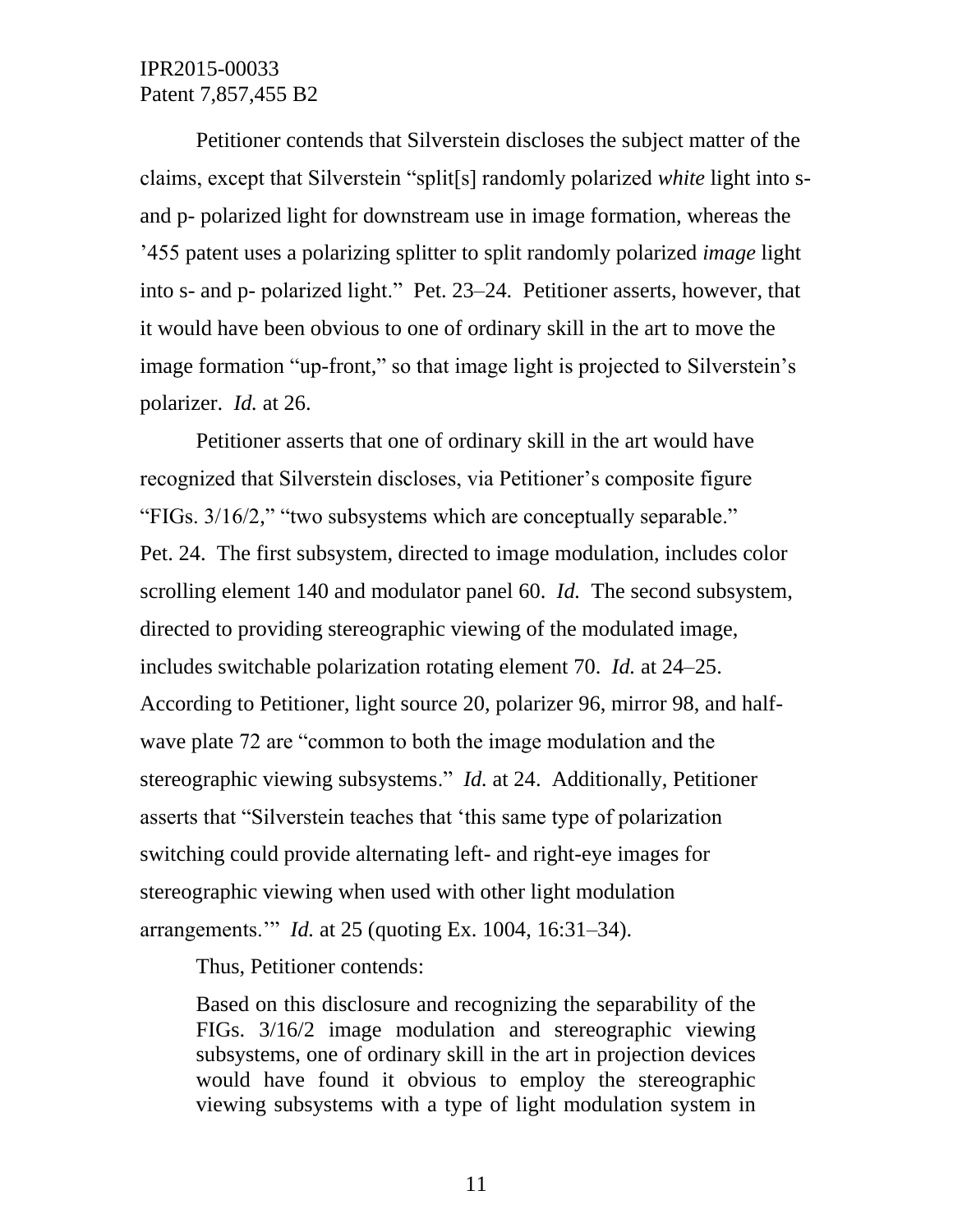which the light energy is modulated by the image and then projected to the polarizer 96.

# *Id.* (citing Ex. 1003 ¶ 23).

Petitioner further asserts that, although Silverstein primarily concerns use of polarized light by a liquid crystal ("LC") panel, Silverstein also describes "a competing technology, digital micromirror devices (DMD), in comparison to motion picture image formation based on the use of print film. *Id.* at 25–26 (citing Ex. 1004, 3:3–18). Petitioner contends that, because one of ordinary skill in the art would have known that DMD and print film modulate an image onto randomly polarized light and Silverstein's light source 20 provides randomly polarized light, one of ordinary skill in the art would have been aware of "the potential use of either DMD or print film as 'other light modulation arrangements' to which the FIG. 16 polarization switching system is applicable." *Id.* at 26. According to Petitioner, "[i]mplementation of DMD or print film modulation would have resulted in moving image formation 'up-front' so that image light is projected to the Silverstein FIG. 3 polarizer 96." *Id.* (citing Ex. 1003 ¶ 24).

Patent Owner raises several arguments in response to this challenge by Petitioner, including that Petitioner fails to provide motivation "for applying Silverstein's teachings to DMD technology." Prelim. Resp. 17. Patent Owner also asserts that, even assuming that Silverstein's disclosure can be divided into two separate subsystems and rearranged, as alleged in the Petition, Petitioner does not "provide reasons for why one would be motivated to do so." *Id.* at 18–19.

We agree with Patent Owner that Petitioner fails to explain adequately why one of ordinary skill in the art would have been prompted to rearrange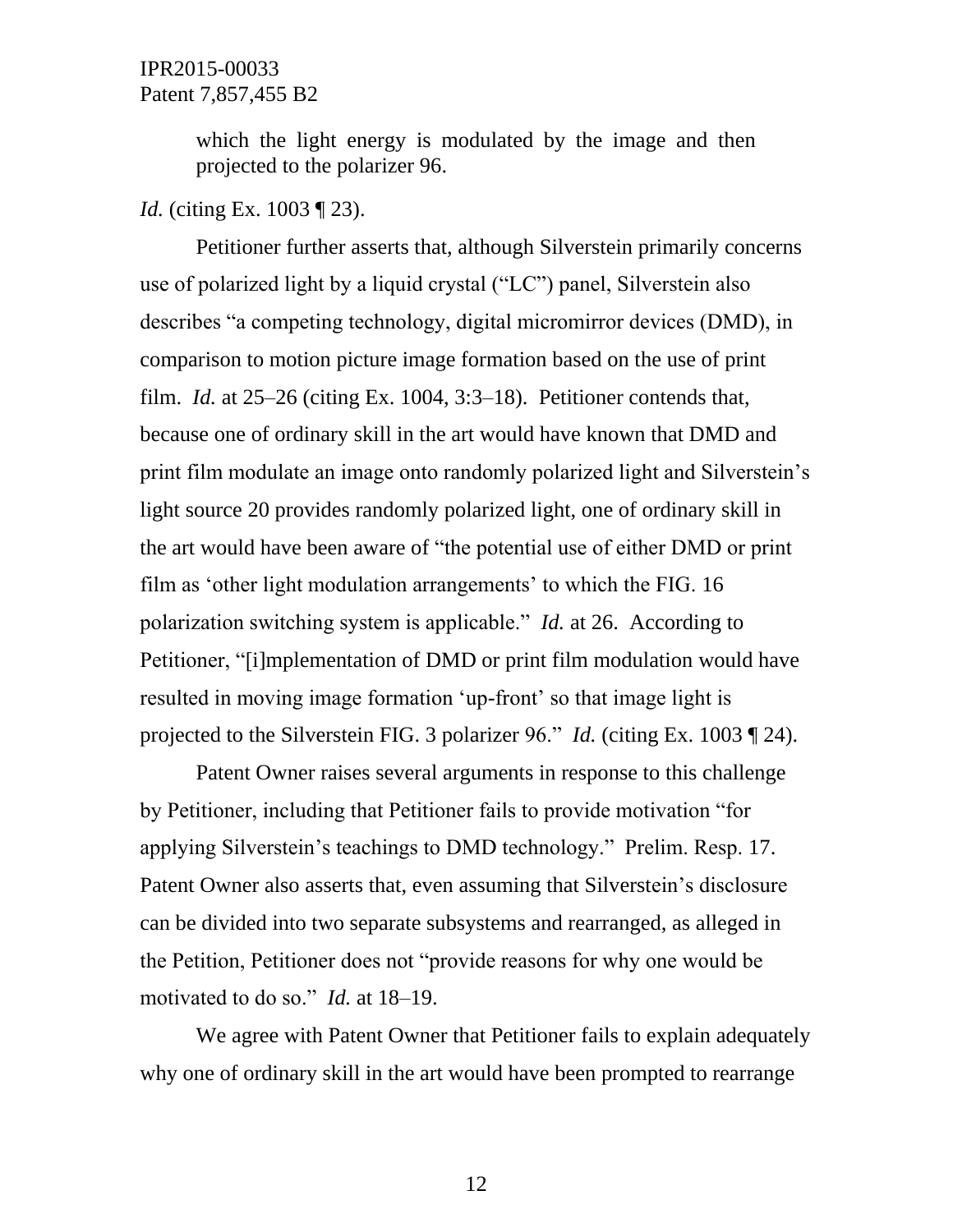Silverstein's elements as Petitioner proposes. First, Silverstein's indication that "the same type of polarization switching could provide alternating leftand right-eye images . . . when used with other light modulation arrangements" (Ex. 1004, 16:31–34), does not, in and of itself, provide a reason to modify Silverstein's arrangement in the specific manner proposed by Petitioner. Second, paragraphs 23 and 24 of the Brennesholtz Declaration do not provide an additional reason or explanation as to why one of ordinary skill in the art would have been prompted to rearrange Silverstein as proposed. Third, even if one of ordinary skill in the art would have been prompted to combine some or all of Silverstein's elements with DMD or print film modulation, Petitioner has not explained adequately why any such combination would have resulted necessarily in "moving image formation 'up-front' so that image light is projected to . . . Silverstein['s] . . . polarizer 96." Pet. 26. Petitioner's conclusory statement to that effect fails to provide a reason that such result would necessarily occur.

Accordingly, on the record before us, Petitioner has not established a reasonable likelihood of prevailing on the assertion that Silverstein would have rendered the subject matter of any of claims 1–13 and 15–22 obvious to one of ordinary skill in the art at the time of the invention.

#### *B. Obviousness of Claims 1–23 over Silverstein and APA*

Petitioner asserts that Silverstein and APA would have rendered the subject matter of claims 1–23 obvious to one of ordinary skill in the art at the time of the invention. Pet. 14. Petitioner's position on this ground is similar to that asserted with respect to the previous ground. Namely, Silverstein discloses the elements of the claims, except for "image light." *See id.* ("Applicant Admitted Prior Art Provides Additional Motivation To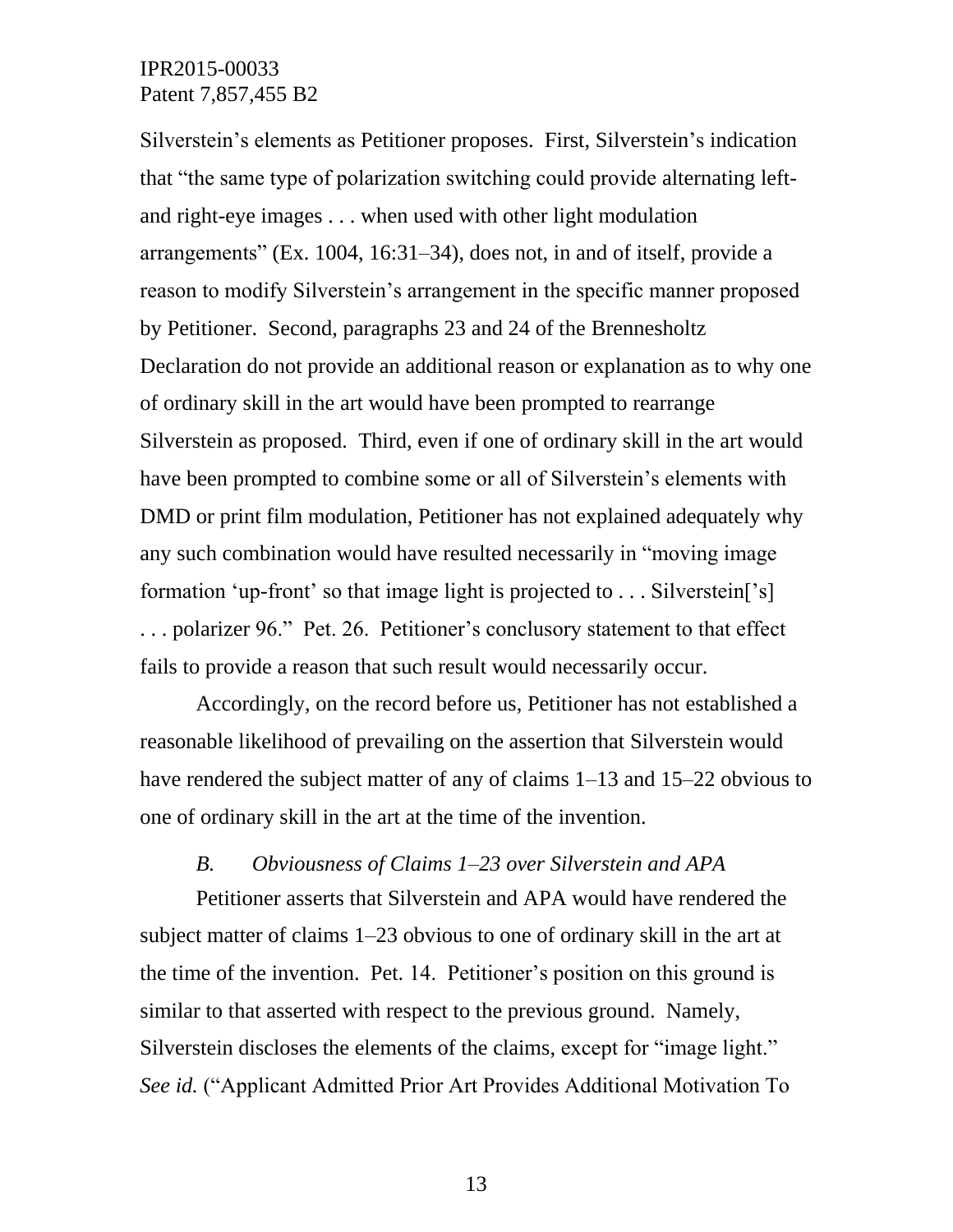Use Silverstein's Stereographic Projection Technique With Image Light"). In the context of this challenge, however, Petitioner relies upon Figure 1A of the '455 patent for its disclosure of image light. *See id.* at 37 ("Like the prior art projector system illustrated in FIG. 1A of the '455 patent, in theater projection systems using DMD devices and print film produce an image in which the image light is not polarized, but the projector outputs a synchronization signal which can be used to drive a polarization modulator, such as a prior art ZScreen (*e.g.*, ZScreen 103 in prior art FIG. 1A . . . )." (citing Ex. 1004, 3:3–18)).

Petitioner contends that its composite figure "FIGs. 3/16/2," reproduced above (*see supra* Section III.A.1.), "illustrates [Silverstein's] technique for increasing image brightness that includes three principal elements – polarizer (beam splitter) 96, mirror (reflector) 98, and half-wave plate (retarder) 72." *Id.* at 36. Petitioner asserts that, in light of Silverstein's teaching that the same type of polarization switching can be used with other light modulation arrangements, one of ordinary skill in the art would have been motivated to apply Silverstein's "technique for increasing image brightness to such prior art stereoscopic image projection systems." *Id.* ("[O]ne of ordinary skill in the art would have found it obvious, and would have been motivated, to generate the image, use Silverstein's technique for increasing image brightness, and direct the brighter image to a polarization modulator (*e.g.*, ZScreen 103 in prior art FIG. 1A of the '455 patent; polarization modulator 70 in FIGs. 3/16/2 of Silverstein) (citing Ex. 1004,  $3:3-18$ )).

Additionally, Petitioner asserts that, "[s]tated another way, the reason to combine Silverstein with the [APA] is to increase efficiency (and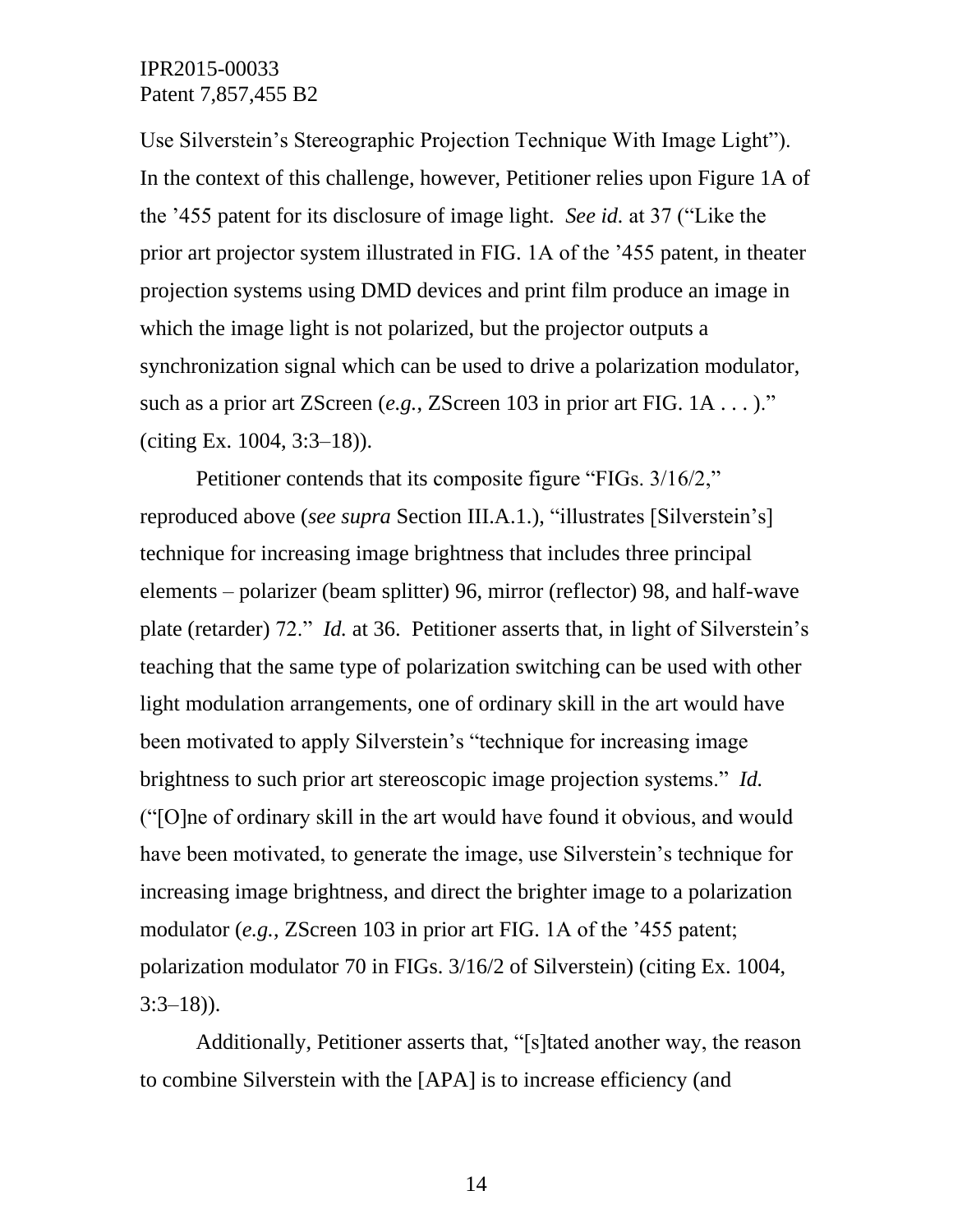therefore brightness) in a projection apparatus having modulation elements which operates on a defined state of linearly polarized light." Pet. 40. Petitioner contends that Silverstein "addresses the need for increasing efficiency by disclosing the arrangement of the polarizer 96, mirror 98, and half-wave plate 72, as shown in FIGs. 3 and 16, which is the same arrangement of the same components utilized in the '455 patent." *Id.*

Patent Owner raises several arguments in response to this challenge, including that Silverstein's disclosure regarding other light modulation arrangements does not support Petitioner's position that one of ordinary skill in the art would have been motivated to use Silverstein's polarizer, mirror, and half-wave plate with the light modulation arrangement shown in Figure 1A of the '455 patent. Prelim. Resp. 27–28.

*1. APA*

Figure 1A of the '455 patent is shown below:



Figure 1A of the '455 patent "illustrates a previous single path projection system design[.]" Ex. 1001, 2:44–45. Figure 1A "uses a single projector having imaging surface 101 and lens 102" and employs ZScreen 103, which "switches its characteristics of polarization at field rate between left and right handed circularly polarized light[.]" *Id.* at 3:25–27,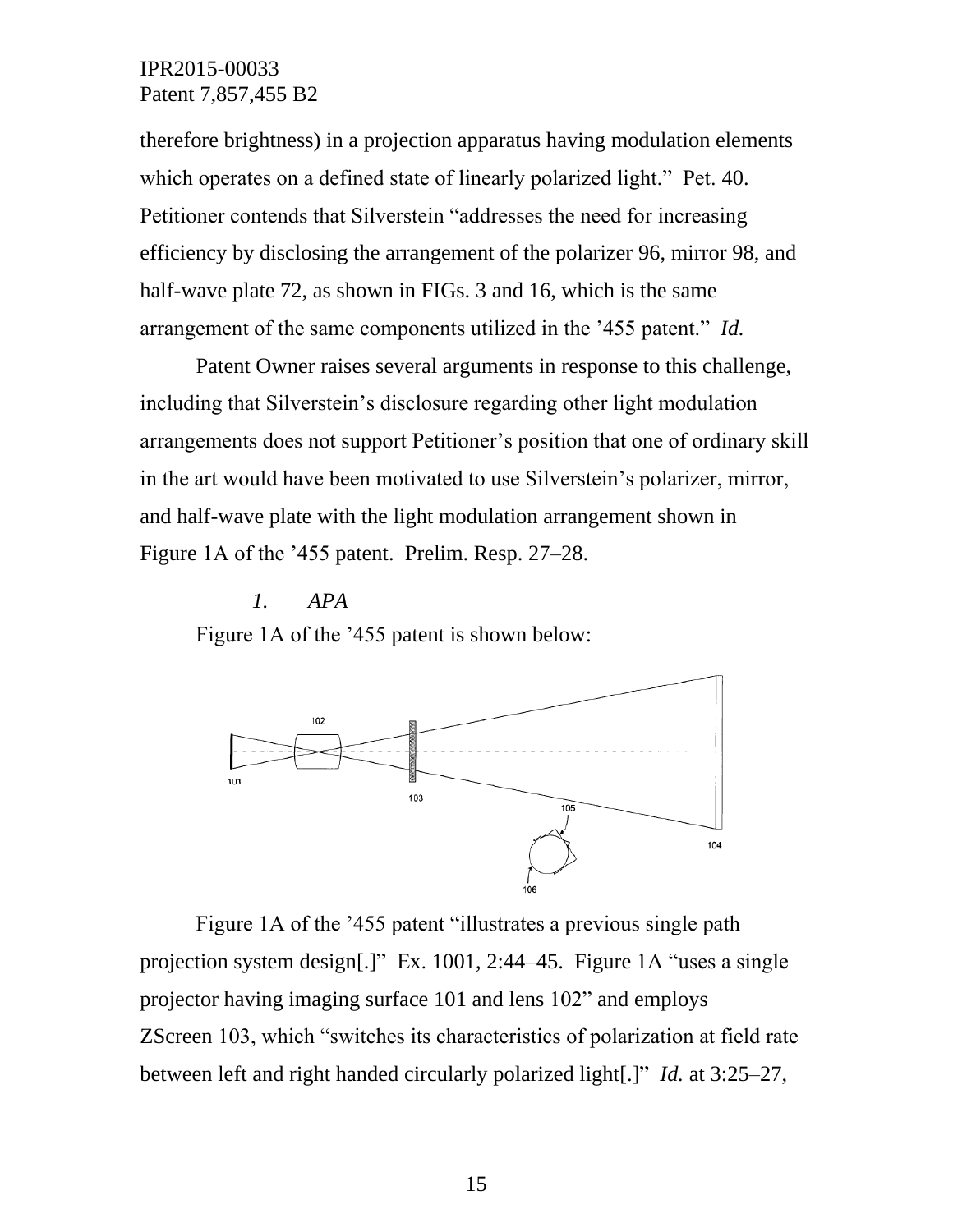43–46. "Observer 106 wearing polarizing image selection eyewear 105 views the image projected on screen 104[.]" *Id.* at 3:35–37.

#### *2. Silverstein*

Silverstein's Figure 16 is described above. *See supra* Section III.A.1. Silverstein's disclosure at column 16, lines 16 through 31, principally describes switchable polarization rotating element 70 and alternatives, such as "an electrically induced retarder" and a "rotating half-wave plate[,]" that could be used "as switchable polarization rotating element 70." Ex. 1004, 16:16–29. Silverstein then states "[t]his same type of polarization switching could provide alternating left- and right-eye images for stereoscopic viewing when used with other light modulation arrangements as well as with color scrolling element 140." *Id.* at 16:31–35. As an example, Silverstein describes using a single modulator panel 60 and color separator 78 with polarization rotating element 70. *Id.* at 16:35–39.

#### *3. Discussion*

Petitioner's citation to and reliance upon Silverstein's teaching regarding Figure 16 and the use of the same type of polarization switching with other light modulation arrangements does not provide persuasive support as to why one of ordinary skill in the art would have been motivated to generate the image, use Silverstein's technique for increasing image brightness, and direct the brighter image to a polarization modulator, as alleged by Petitioner. First, as argued by Patent Owner, the focus of Silverstein's discussion is switchable polarization rotating element 70, not the alleged importance of polarizer 96, mirror 98, and half-wave plate 72. Polarizer 96 and mirror 98 are not shown in Figure 16 and are not discussed in Silverstein's description of switchable polarization rotating element 70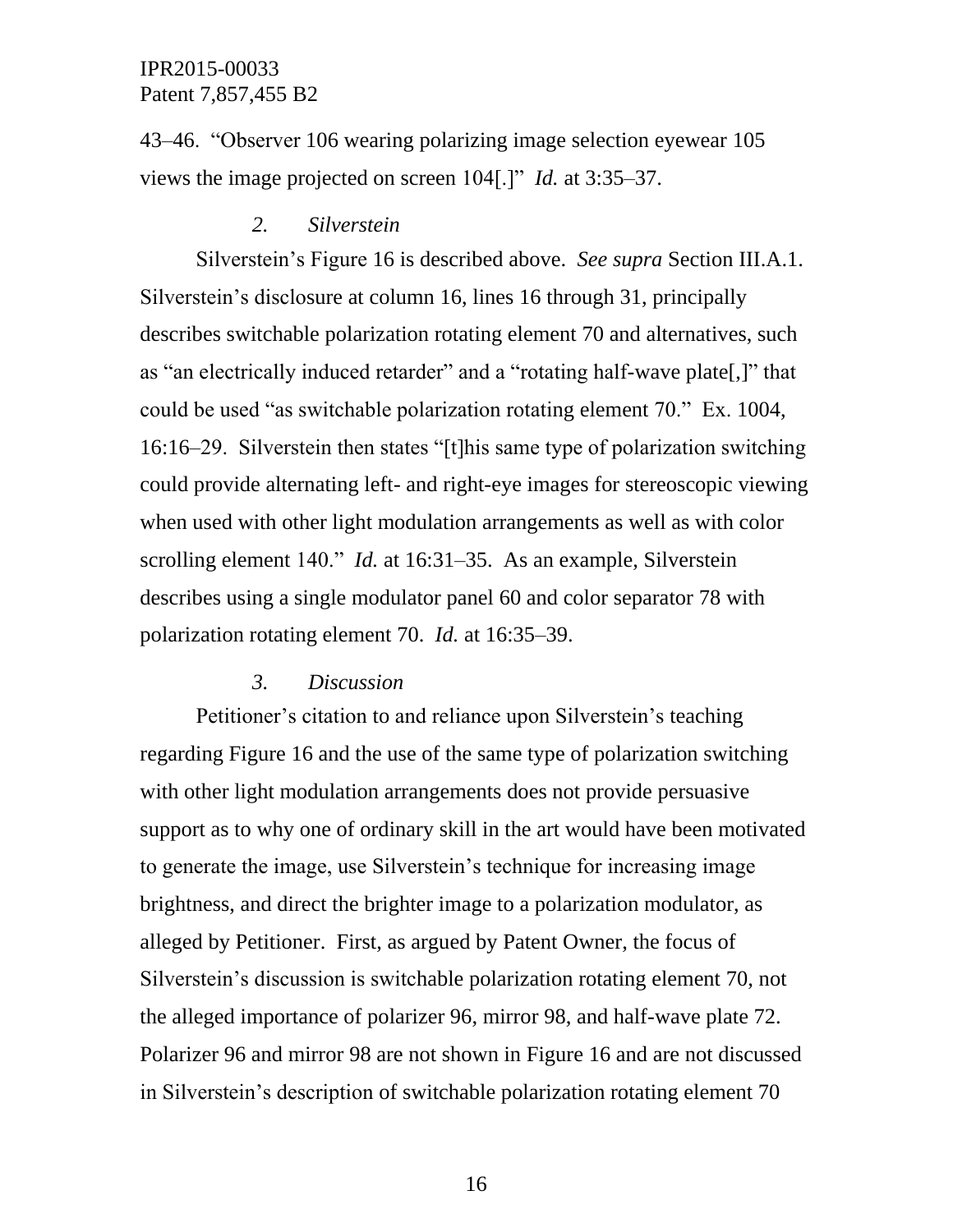and alternatives, such as "an electrically induced retarder" and a "rotating half-wave plate[,]" that could be used "as switchable polarization rotating element 70," discussed above. Ex. 1004, 16:16–29. Thus, Petitioner's argument relies upon an inadequately supported inferential leap that Silverstein's disclosure suggests the modifications proposed by Petitioner's combination. Second, because of this deficiency, Petitioner's argument fails to explain persuasively why it would have been obvious to one of ordinary skill in the art to incorporate only polarizer 96, mirror 98, and half-wave plate 72 from Silverstein and combine them with the prior art design of Figure 1A of the '455 patent in the particular manner proposed by Petitioner. Third, paragraphs 26 through 28 of the Brennesholtz Declaration are substantially identical to pages 36 through 38 of the Petition and, thus, do not provide evidence beyond the arguments discussed above.

The above-identified deficiencies in Petitioner's arguments ultimately render Petitioner's challenge on this ground unpersuasive for the reasons discussed above and for reasons similar to those explained in the context of Petitioner's challenge based solely on Silverstein.

Petitioner also relies upon U.S. Patent No. 7,198,373 B2 (Ex. 1005, "Silverstein '373") in this challenge to claims 1–23 based on Silverstein and APA, but does not explain clearly Silverstein '373's applicability to Petitioner's challenge. Having considered Petitioner's arguments with regard to Silverstein '373 and how it is applied, as well as Patent Owner's responsive arguments directed thereto, we are not persuaded that Petitioner's arguments regarding Silverstein '373 help to support Petitioner's position to show a reasonable likelihood of prevailing on the alleged ground based on Silverstein and APA.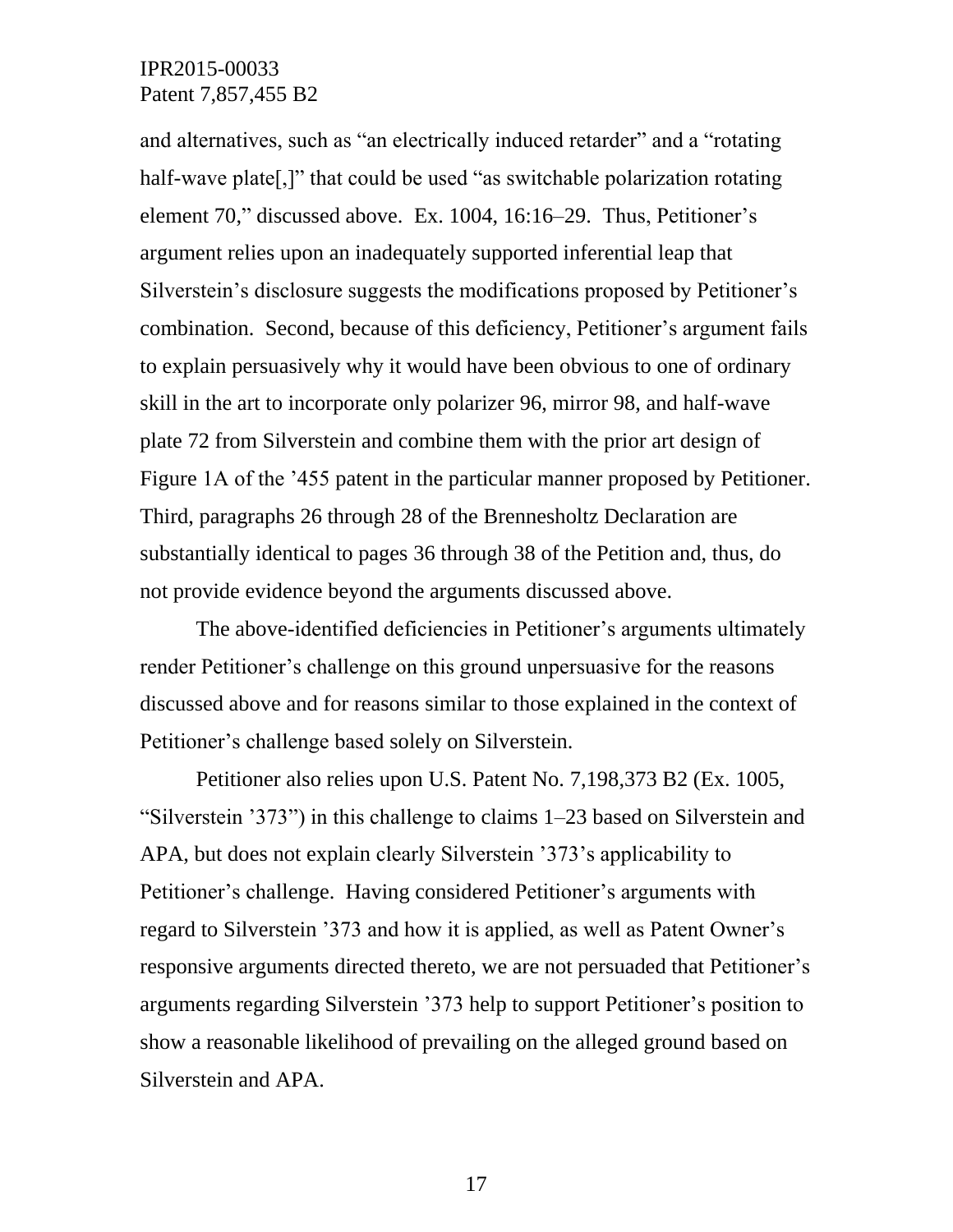Accordingly, on the record before us, Petitioner has not established a reasonable likelihood of prevailing on the assertion that Silverstein and APA would have rendered the subject matter of any of claims 1–23 obvious to one of ordinary skill in the art at the time of the invention.

### IV. CONCLUSION

For the foregoing reasons, we conclude that the information presented in the Petition does not demonstrate that there is a reasonable likelihood that Petitioner would prevail in challenging any of claims 1–23 of the '455 patent as unpatentable under 35 U.S.C. § 103(a).

#### V. ORDER

In consideration of the foregoing, it is:

ORDERED that the Petition is *denied* as to all challenged claims of the '455 patent; and

FURTHER ORDERED that no *inter partes* review is instituted.